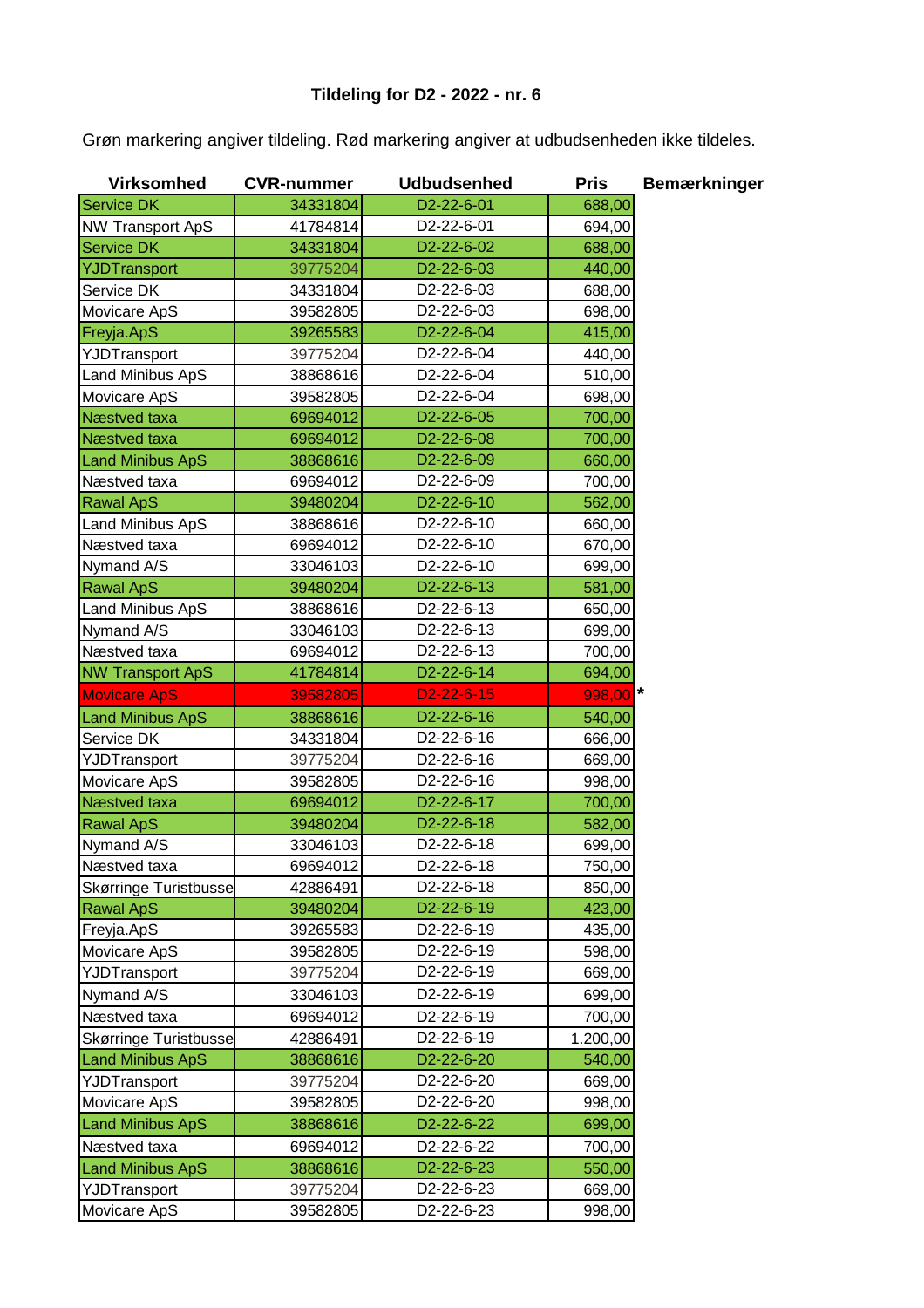| <b>Land Minibus ApS</b>      | 38868616 | D2-22-6-24              | 570,00           |
|------------------------------|----------|-------------------------|------------------|
| YJDTransport                 | 39775204 | D2-22-6-24              | 669,00           |
| Movicare ApS                 | 39582805 | D2-22-6-24              | 998,00           |
| <b>Movicare ApS</b>          | 39582805 | $D2 - 22 - 6 - 25$      | $998,00$ *       |
| <b>Land Minibus ApS</b>      | 38868616 | D2-22-6-26              | 690,00           |
| YJDTransport                 | 39775204 | D2-22-6-27              | 669,00           |
| <b>NW Transport ApS</b>      | 41784814 | D2-22-6-27              | 694,00           |
| Land Minibus ApS             | 38868616 | D2-22-6-27              | 700,00           |
| <b>Service DK</b>            | 34331804 | D2-22-6-30              | 453,00           |
| <b>NW Transport ApS</b>      | 41784814 | D2-22-6-30              | 523,00           |
| Movicare ApS                 | 39582805 | D2-22-6-30              | 548,00           |
| <b>RSM Transport ApS</b>     | 40207902 | D2-22-6-31              | 440,00           |
|                              |          | D2-22-6-31              |                  |
| Service DK                   | 34331804 |                         | 478,00           |
| Movicare ApS                 | 39582805 | D2-22-6-31              | 548,00           |
| Holbæk Taxa ApS              | 42592471 | D2-22-6-32              | 365,00           |
| Hogne.dk                     | 17367536 | D2-22-6-32              | 391,00           |
| <b>Land Minibus ApS</b>      | 38868616 | D2-22-6-32              | 415,00           |
| <b>ZH Transport ApS</b>      | 42154709 | D2-22-6-32              | 415,00           |
| <b>KR Transport HGØ Ap</b>   | 43252003 | D2-22-6-32              | 425,00           |
| YJDTransport                 | 39775204 | D2-22-6-32              | 488,00           |
| <b>NW Transport ApS</b>      | 41784814 | D2-22-6-32              | 492,00           |
| <b>ARIMA ApS</b>             | 39569787 | D2-22-6-32              | 509,00           |
| Movicare ApS                 | 39582805 | D2-22-6-32              | 598,00           |
| Freyja.ApS                   | 39265583 | D2-22-6-33              | 360,00           |
| YJDTransport                 | 39775204 | D2-22-6-33              | 488,00           |
| Land Minibus ApS             | 38868616 | D2-22-6-33              | 540,00           |
| Movicare ApS                 | 39582805 | D2-22-6-33              | 598,00           |
| Næstved taxa                 | 69694012 | D2-22-6-33              | 700,00           |
| Freyja.ApS                   | 39265583 | D2-22-6-34              | 360,00           |
| Rawal ApS                    | 39480204 | D2-22-6-34              | 427,00           |
| YJDTransport                 | 39775204 | D2-22-6-34              | 488,00           |
| Movicare ApS                 | 39582805 | D2-22-6-34              | 498,00           |
| Nymand A/S                   | 33046103 | D <sub>2</sub> -22-6-34 | 550,00           |
| Næstved taxa                 | 69694012 | D2-22-6-34              | 700,00           |
| <b>Service DK</b>            | 34331804 | D2-22-6-35              | 396,00           |
| <b>ZH Transport ApS</b>      | 42154709 | D2-22-6-35              | 415,00           |
| Land Minibus ApS             | 38868616 | D2-22-6-35              | 420,00           |
| <b>NW Transport ApS</b>      | 41784814 | D2-22-6-35              | 443,00           |
| Movicare ApS                 | 39582805 | D2-22-6-35              | 444,00           |
| <b>ARIMA ApS</b>             | 39569787 | D2-22-6-35              | 457,00           |
| YJDTransport                 | 39775204 | D2-22-6-35              | 488,00           |
| <b>NW Transport ApS</b>      | 41784814 | D2-22-6-36              | 589,00           |
| Movicare ApS                 | 39582805 | D2-22-6-36              | 598,00           |
| Land Minibus ApS             | 38868616 | D2-22-6-36              | 699,00           |
| Næstved taxa                 | 69694012 | D2-22-6-36              | 700,00           |
| <b>Rawal ApS</b>             | 39480204 | D2-22-6-37              | 447,00           |
| Nymand A/S                   | 33046103 | D <sub>2</sub> -22-6-37 | 550,00           |
| <b>ZH Transport ApS</b>      | 42154709 | D2-22-6-37              | 605,00           |
| <b>Skørringe Turistbusse</b> | 42886491 | D2-22-6-37              | 699,00           |
| Freyja.ApS                   | 39265583 | D2-22-6-38              | 385,00           |
| Land Minibus ApS             | 38868616 | D2-22-6-38              | 499,00           |
| YJDTransport                 | 39775204 | D2-22-6-38              |                  |
| Movicare ApS                 | 39582805 | D2-22-6-38              | 547,00<br>598,00 |
|                              |          |                         |                  |